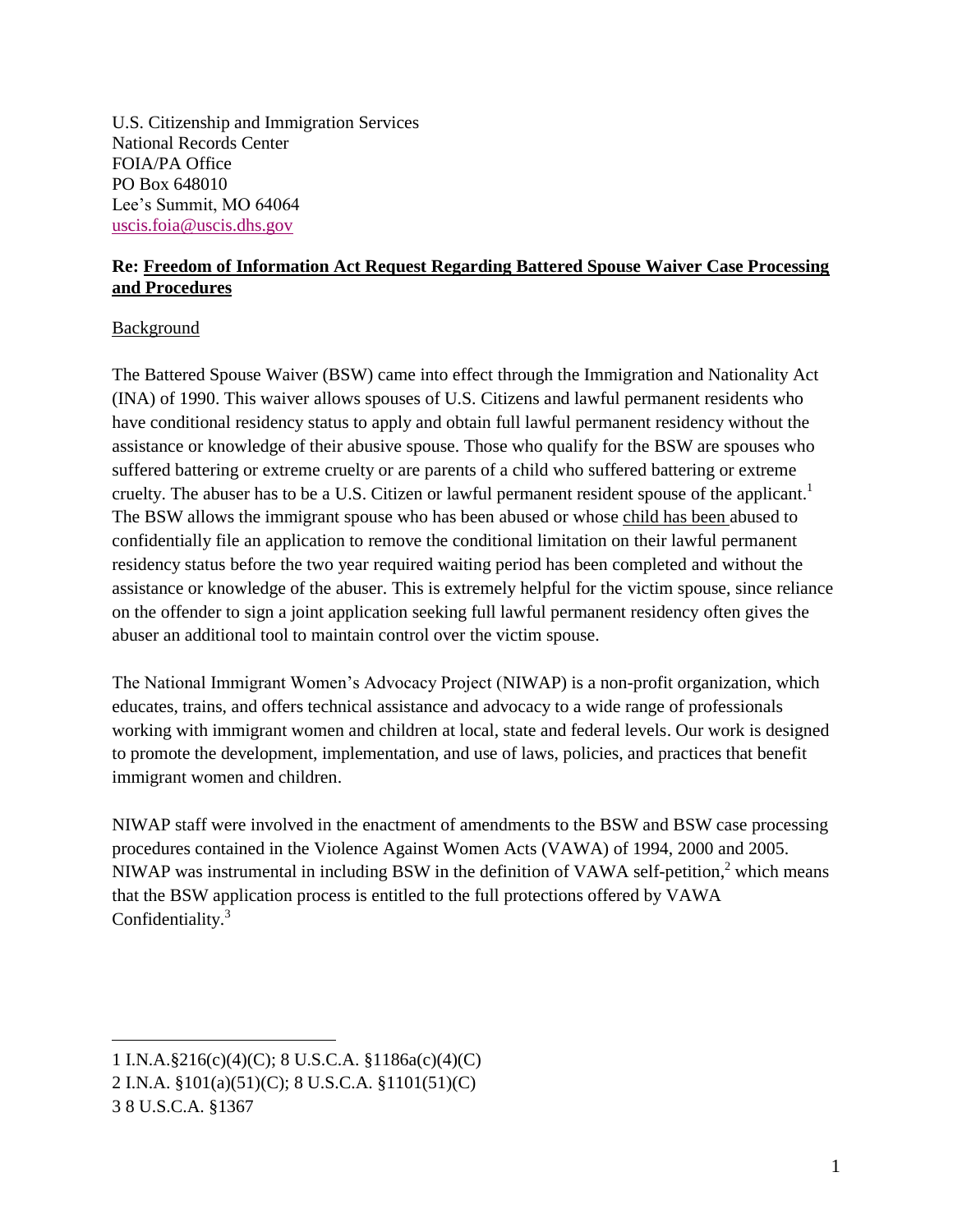## Request

To further the humanitarian interests of immigrant survivors of abuse, we are requesting the information below from U.S. Citizenship and Immigration Services (USCIS).

Please provide the following information on BSW applications from January 2006 through June 2016: (1) reporting data separately for each regional service center and (2) for each fiscal year –

## **Approval Rates**

- 1. Number of BSW applications filed
- 2. Number of requests for further evidence (RFEs) issued
- 3. Number of BSW applications **approved**
	- a. Of the total number of cases approved, the number of cases approved without requiring an interview
	- b. Of the total number of cases approved, those in which approval followed a district office interview

## 4. Number of BSW applications **denied**

- a. Of the total number of cases denied, the number of cases that were denied without requiring an interview
- b. Of the total number of cases denied, those in which the denial followed a district office interview

# **Confidentiality**

- 5. Number of BSW cases entered into the USCIS Central Index System that are labeled/coded  $4.384$ <sup>.,4</sup>
- 6. Provide data for cases in which BSW cases were not coded as "384" in the Central Index System

# **Timeline**

 $\overline{a}$ 

- 7. The **shortest** length of time between:
	- a. Receipt of BSW applications and the BSW case being entered into the Central Index System
	- b. Receipt of the BSW application and adjudication of the BSW application by the Regional Service Center for cases that are adjudicated without requiring an interview by the district office

<sup>&</sup>lt;sup>4</sup> See Attachment A: DHS Broadcast Message on New 384 Class of Admission Code, available at http://niwaplibrary.wcl.american.edu/pubs/dhs-broadcast-class-admission-code/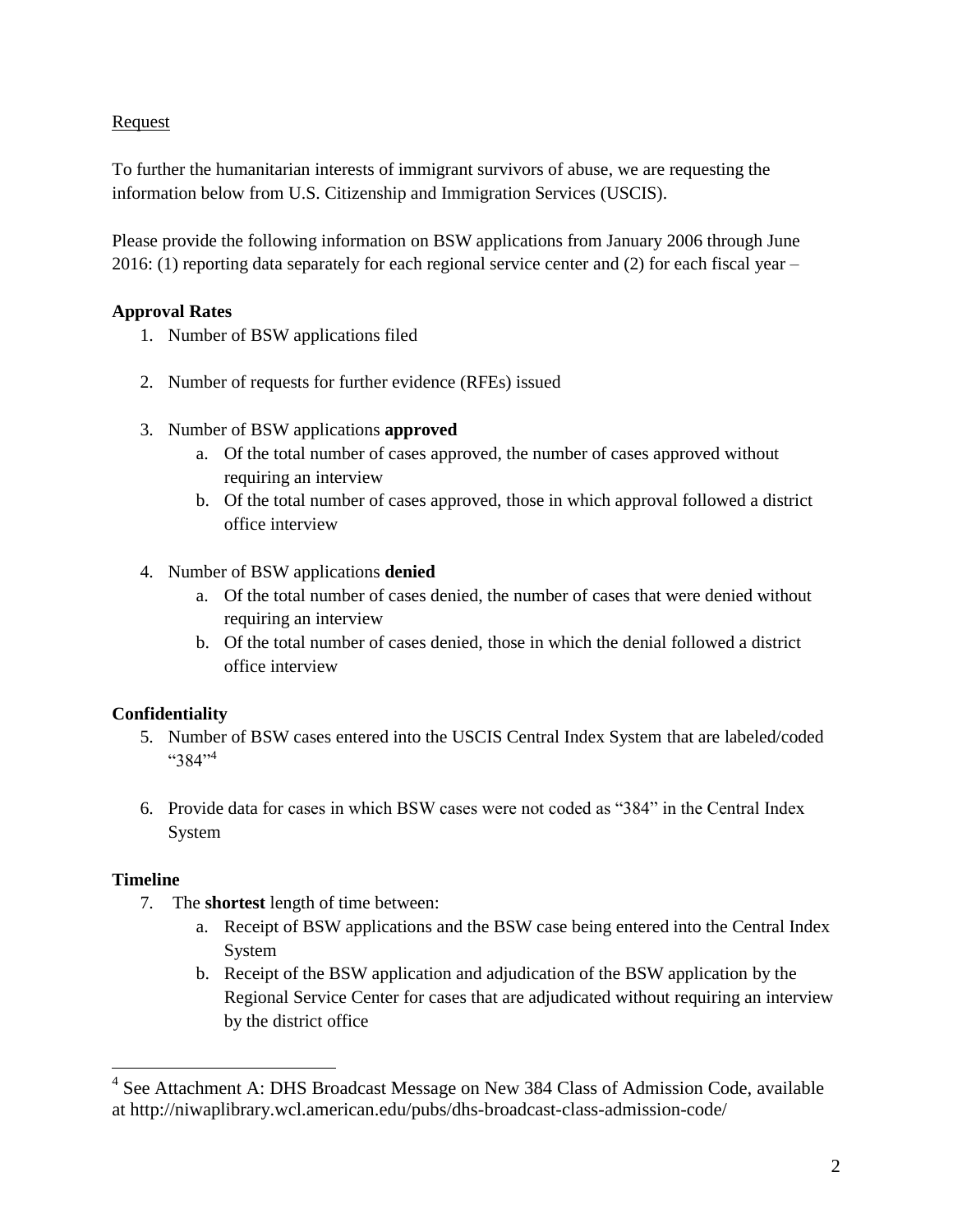- c. Receipt of the BSW application and adjudication of the BSW application when the BSW case is sent to the District Office for an interview
- d. Receipt of the BSW application and approval of the BSW application for cases that are approved after interview
- 8. The **longest** length of time between:
	- a. Receipt of BSW applications and the BSW case being entered into the Central Index System
	- b. Receipt of the BSW application and adjudication of the BSW application by the Regional Service Center for cases that are adjudicated without requiring an interview by the district office
	- c. Receipt of the BSW application and adjudication of the BSW application when the BSW case is sent to the District Office for an interview
	- d. Receipt of the BSW application and approval of the BSW application for cases that are approved after interview
- 9. The **average** length of time between:
	- a. Receipt of BSW applications and the BSW case being entered into the Central Index System
	- b. Receipt of the BSW application and adjudication of the BSW application by the Regional Service Center for cases that are adjudicated without requiring an interview by the district office
	- c. Receipt of the BSW application and adjudication of the BSW application when the BSW case is sent to the District Office for an interview
	- d. Receipt of the BSW application and approval of the BSW application for cases that are approved after interview

# **Training on Topics Relevant to Battered Spouse Waivers**

- 10. Please provide copies of policies, field manuals, and other directions provided by USCIS to the following:
	- a. Service center staff responsible for battered spouse waiver adjudication of BSW cases
	- b. District office staff involved in BSW case interviews and/or adjudications
- 11. The dates of all trainings staff responsible for BSW adjudications/interviews received on each of the following topics for (1) each Regional Service center and, (2) each district office involved in BSW adjudications and interviews, including:
	- a. Dynamics of domestic violence (battering or extreme cruelty) against adult victims
	- b. Dynamics of domestic violence (battering or extreme cruelty) against child victims
	- c. VAWA and BSW legislative history and purpose
	- d. VAWA confidentiality
	- e. For each training, please also list the format in which the training was delivered (e.g., In-person training, webinar, on-line course, etc.)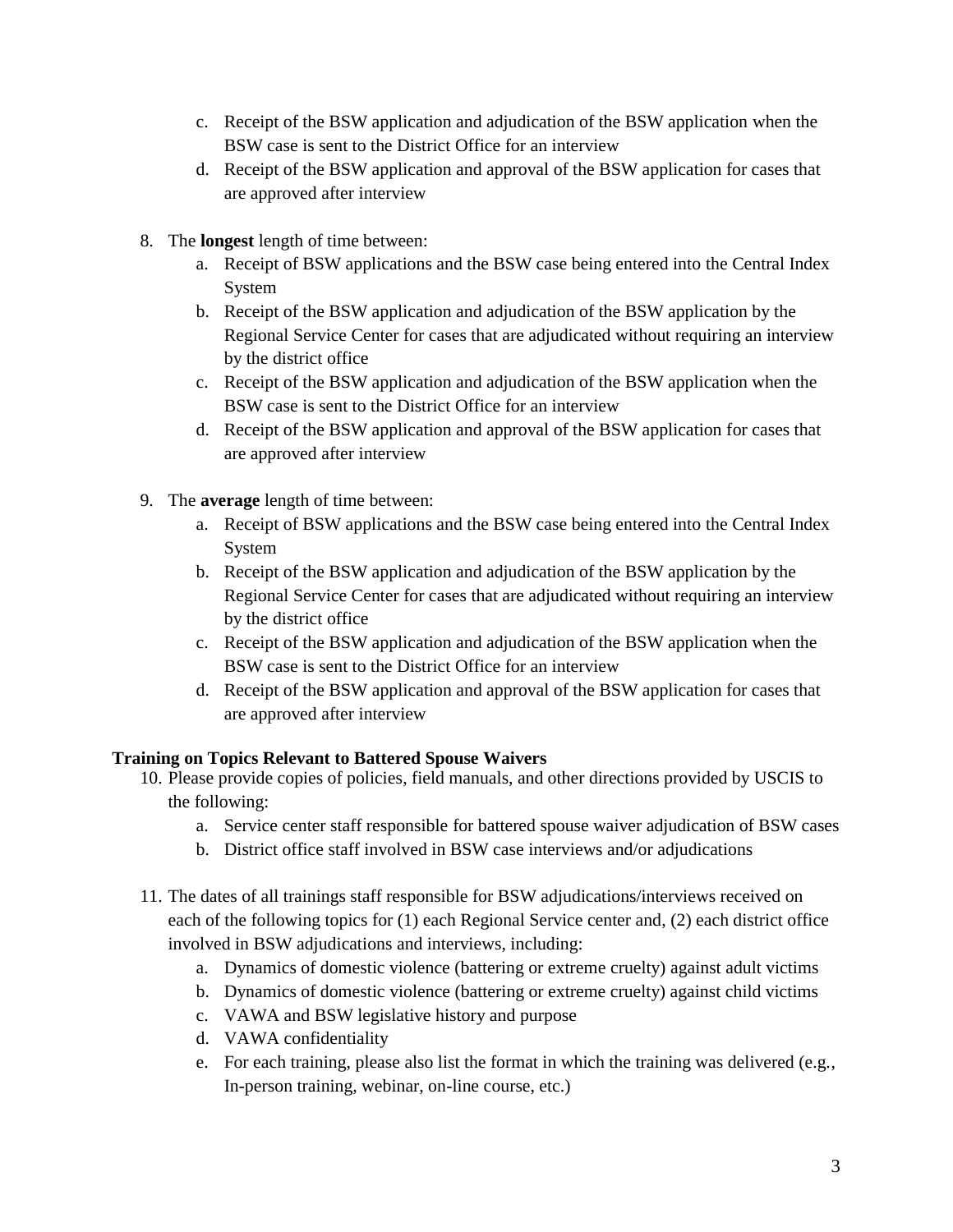#### **Process**

- 12. A description of the procedures used in the mailroom for each Regional Service Center to screen for BSW cases, to separate them from other cases received, and to clearly label the cases as VAWA confidentiality protected
- 13. A description of the procedures used at each regional service center and each District Office for providing separate and secure confidential storage, filing and handling of BSW cases

## **Public and Humanitarian Interests Served by this FOIA Request**

The release of this information will improve victim safety, promote consistency in adjudications by USCIS, and provide much needed information to law enforcement and prosecutors.

**Immigrant Survivors with Conditional Residency Status:** The ability of a victim to obtain *permanent* residency without having to rely on the abuser takes away one of the tools used by the abuser to control the victim spouse. It therefore gives the victim the choice of leaving a home where the victim or the victim's children suffer abuse on a regular basis.

Knowledge and predictability about the amount of time it will take to adjudicate the victims' BSW case also helps direct service practitioners work with the victims to plan for economic sustenance and ensure that victims have access to housing, health care, and other benefits needed to become independent from the abuser. Accurate timelines of BSW cases assures victims they will be able to obtain immigration status and legal work authorization to provide for their families and themselves, and gives them certainty they will be allowed to remain in the United States with their families.

Victims also need assurance that their immigration cases will receive the full protection of VAWA Confidentiality. Victims are often scared of how the abusive U.S. Citizen or LPR spouse will react if he/she learns the victim is seeking relief through BSW, and risks to the victim and the children should the abuser learn about the victim's BSW are high. Without assurance that all Regional Service Center and District Office staff have been fully trained on VAWA Confidentiality, and mandated prohibitions on release of any information about the existence of the BSW case, a victim may choose not to file or a service provider may not be able to advise the survivor to file if this could pose a deathly risk. Ensuring confidentiality of the BSW case is protected consistent with VAWA Confidentiality provisions is key to the safety of the survivor and the future likelihood that BSW eligible victims will break free of abusive homes and seek help.

**Assistance to Law Enforcement and Prosecutors:** Survivors are often afraid to contact law enforcement for fear of being deported. This is equally true of abused immigrant spouses and children who have conditional permanent residency who are told by their abusers that if the victim does not comply with the abuser's demands, the abuser will refuse to sign the joint application required for the victim to attain full lawful permanent residency. This coercive control over the victim's immigration status has been shown to deter victims from calling the police for help and from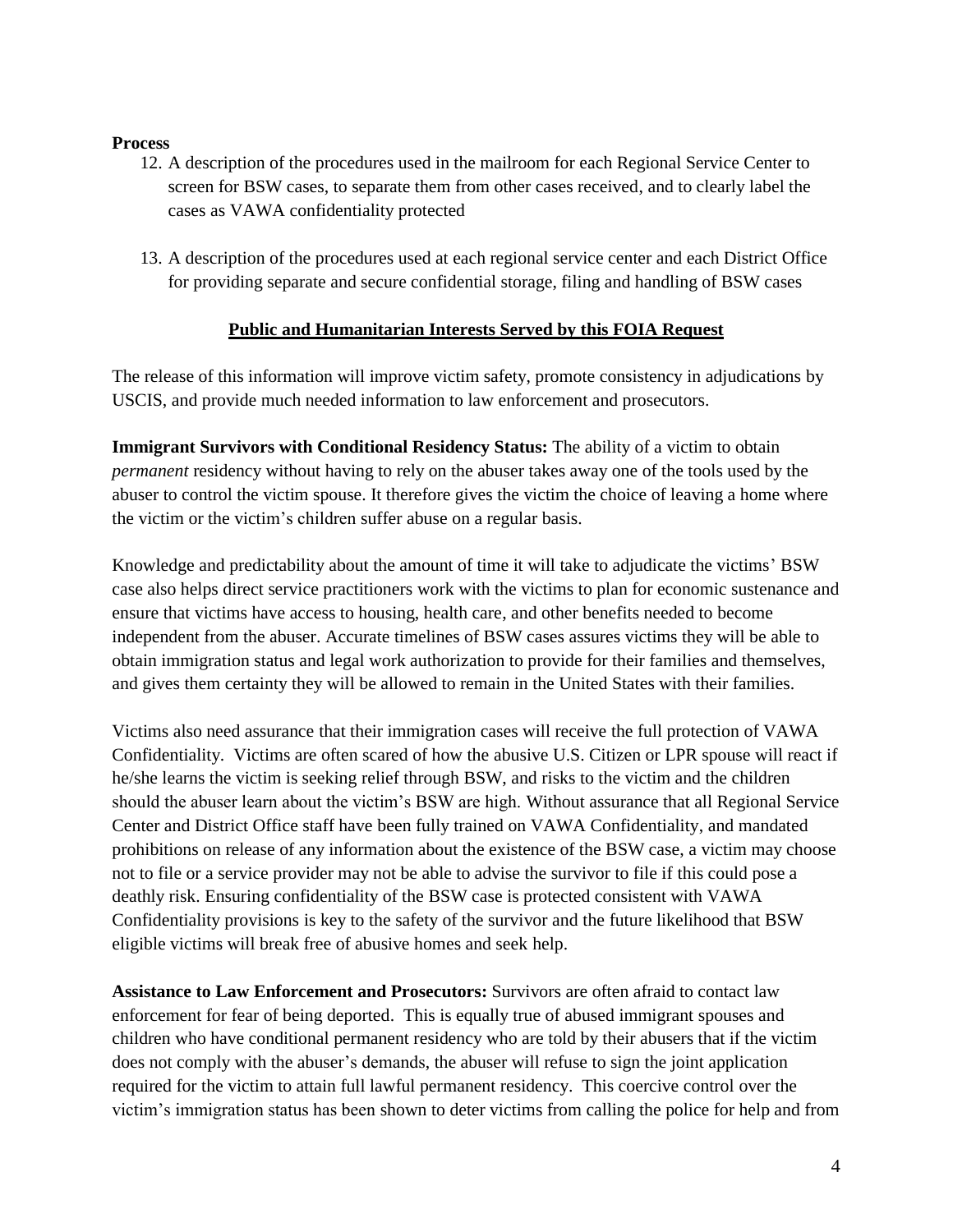following through with criminal cases brought against their citizen and lawful permanent resident spouse abusers.<sup>5</sup>

Uncertainty of the length of time it will take to obtain permanent residency makes it more difficult for police and prosecutors to hold perpetrators of domestic violence and child abuse accountable by leaving the victim in limbo and at risk. Knowledge that they are protected as victims of abuse with the BSW will incentivize victims to report crimes committed against them by their abusive spouses. BSW applicants and the police and prosecutors working with them currently have no way of predicting the length of the BSW adjudication. Information about BSW case processing times by Regional and District office is essential to allowing law enforcement, prosecutors, and victim advocates to plan for victim safety and for successful prosecutions of domestic violence offenders. This information and consistency in the timelines for adjudication of BSW cases will enhance the ability of law enforcement and prosecutors to find, investigate, and prosecute abusers and prevent further crime.

**Consistency and efficiency by U.S. Citizenship and Immigration Services**: BSW cases offer protection to a group of abused immigrant spouses and children who are virtually identical to VAWA self-petitioners who file for immigration relief under INA Section  $204(a)(1)(A)$  and (B). The sole difference between VAWA self-petitioners and BSW applicants is that the abusive spouse filed an immigration case for the victim spouse in the BSW cases. Both cases receive VAWA Confidentiality protection and both should be adjudicated in the same fashion. Adjudication of every type of VAWA self-petition except the BSW is handled by a team of specially trained adjudicators at the Vermont Service Center VAWA Unit and are adjudicated without requiring interviews. BSW cases are adjudicated in a complicated system that requires filing at two different Regional Service Centers and involvement of District offices in an interview process in many cases. Adjudication by a trained unit is more efficient and produces more consistent results. With the information we seek in this FOIA, we will be able to document Regional Service Center and District Office variations in adjudication speed, RFEs and approval rates. Obtaining this information will further the Congressional Intent of VAWA 2005 of promoting consistent adjudication of all forms of VAWA self-petitions by specially trained adjudicators.<sup>6</sup>

We believe that releasing this information will improve victim's safety, make communities safer, and promote transparency and improved consistency in BSW adjudications and compliance with VAWA Confidentiality requirements by USCIS. When all VAWA Confidentiality protected cases are treated equally, it promotes victim safety and protects USCIS officials and DHS enforcement officials from penalties that flow from VAWA confidentiality violations of up to \$5,000 per violation.

 $\overline{a}$ 

<sup>5</sup> *See* Leslye Orloff & Olivia Garcia, *Dynamics of Domestic Violence Experienced by Immigrant Victims, available at* [http://library.niwap.org/wp-content/uploads/2015/CULT-Man-Ch1.1-](http://library.niwap.org/wp-content/uploads/2015/CULT-Man-Ch1.1-DynamicsDomesticViolence2016.pdf) [DynamicsDomesticViolence2016.pdf](http://library.niwap.org/wp-content/uploads/2015/CULT-Man-Ch1.1-DynamicsDomesticViolence2016.pdf)

<sup>6</sup> Attachment B: Department of Justice Appropriations Authorization Act, Fiscal Years 2006 through 2009. H.R. Rep. No. 109-233 at 116 (2005).